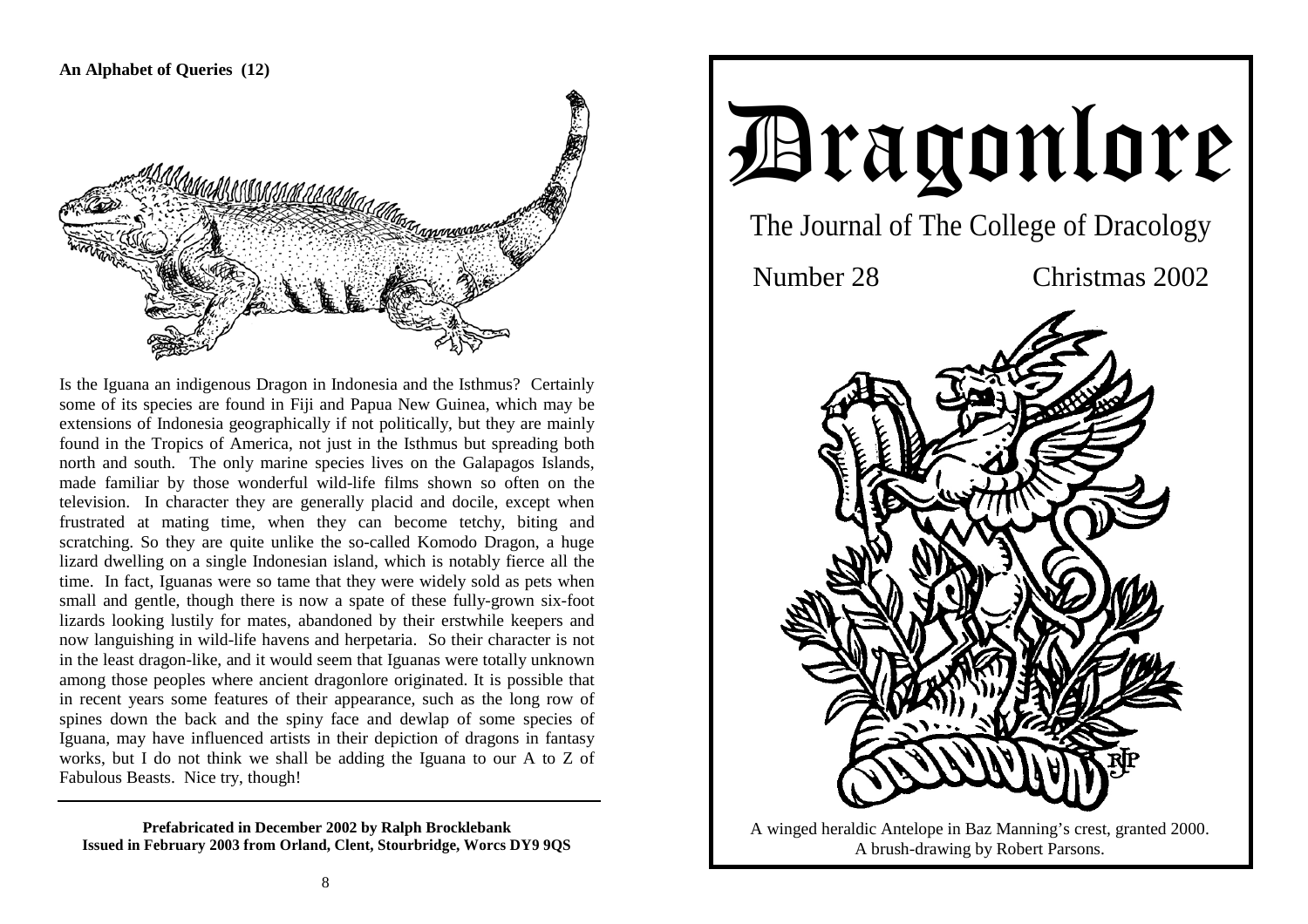# **The College of Dracology for the Study of Fabulous Beasts**

Any heraldic artist has to be familiar with depicting monsters of all kinds, but not many have chosen to have one in their coat of arms. Baz Manning, an enthusiastic dracologist, wanted to have one with the word "heraldic" in its name, so the choice was between the Antelope and the Tyger, and the latter proved to be less visually attractive. To make it even more fabulous, and to reflect Baz's love of flying, this Antelope has wings (*see cover*). Much of the artistic work that Baz has done has been in painting and renovating shields of arms for Lincoln's Inn and for the House of Lords, and his own shield includes emblems from these two institutions, but it is his crest which interests us here. The heraldic Antelope is also known as the **Argasil,** but perhaps not when winged. This crest also carries allusions to Baz's profession of heraldic painter, the blazon being**:** *Upon a Mount growing therefrom Giant Red Paintbrushes (*Castilleja miniata) *slipped and leaved proper an Heraldic Antelope statant erect per fess dancetty Gules and Purpure armed tufted unguled and winged Or holding with the sinister forehoof and by a guige Tenny in the dexter forehoof an Escutcheon Argent.* This was granted in the year 2000, and the Agent was Robert Noel, Lancaster Herald, who, like Baz, is a keen

dracologist.

Another crest with a fabulous beast is the *Wyvern wielding a Seax*, granted to John Dent of Norwich, who has written about heraldic monsters in the Journal of the Norfolk Heraldry Society. The choice of a traditional old British beast reflected John's background, whilst the Seax is a reference to his Essex origins. It is an elegantly simple design, albeit unique, and carries all sorts of subtle overtones. His status as a dracologist is assured.



count as a beast may be questioned, but this one has acquired speech and locomotion, so may fairly be reckoned to have evolved into the animal kingdom. George suggests that, paired with a **Water-monster** from Narnia, an Ent would make an innovative supporter for a novel coat of arms for some enterprising and fantasy-loving Canadian body. George also has a note about the **Balrog**, a fierce creature whose habits and attitudes are well described in Tolkien's book, though little is said about its appearance (rather like the Snark in that respect), though for the film it had to be depicted, in the guise of a giant Minotaur as it turned out, with horns like a musk-ox, clawed hooves and a long swishy tail, evidently inspired by John Howe's interpretation.

#### REVIEWS

**The Complete Book of HERALDRY: An international history of heraldry and its contemporary uses** by Stephen Slater (London 2002) is exactly what it says on the cover, with each topic given a two- or four-page spread, illustrated in colour throughout. One such topic deals with MONSTERS AND FABULOUS BEASTS and depicts a Panther incensed, a mediaeval Wyvern from a Garter stall-plate, a more up-to-date Wyvern, a Sagittary (Centaur), a Griffin, a Bonacon's head, a Unicorn and a two-tailed Mermaid or Melusine (called Sirene in the French-inspired example given from the Gabon) in a well-informed text.

**Crowns and Crests: Heraldry in the Round** (no author named, no date given, but produced by the College of Arms in the Jubilee Year 2002 as a catalogue for an exhibition) illustrates forty-five wooden carvings that had adorned the stalls in

St George's Chapel, Windsor, of all those Knights of the Garter (and two Ladies) who died during the first fifty years of the Queen's reign. There is an abundance of livestock (four lions, two boars, a bull, pelican, eagle, talbot's head, peacock, stag's head, cock, chamois, falcon, ostrich, goat's head, badger and lamb) but only two fabulous creatures, a black Demi-Eagle with two heads  $(7<sup>th</sup>$  Earl of Radnor) and a rampant white Heraldic Tiger (4<sup>th</sup> Baron Harlech) balanced precariously on one foot, which alone makes it worth a visit to the exhibition.

(*See picture on right*).

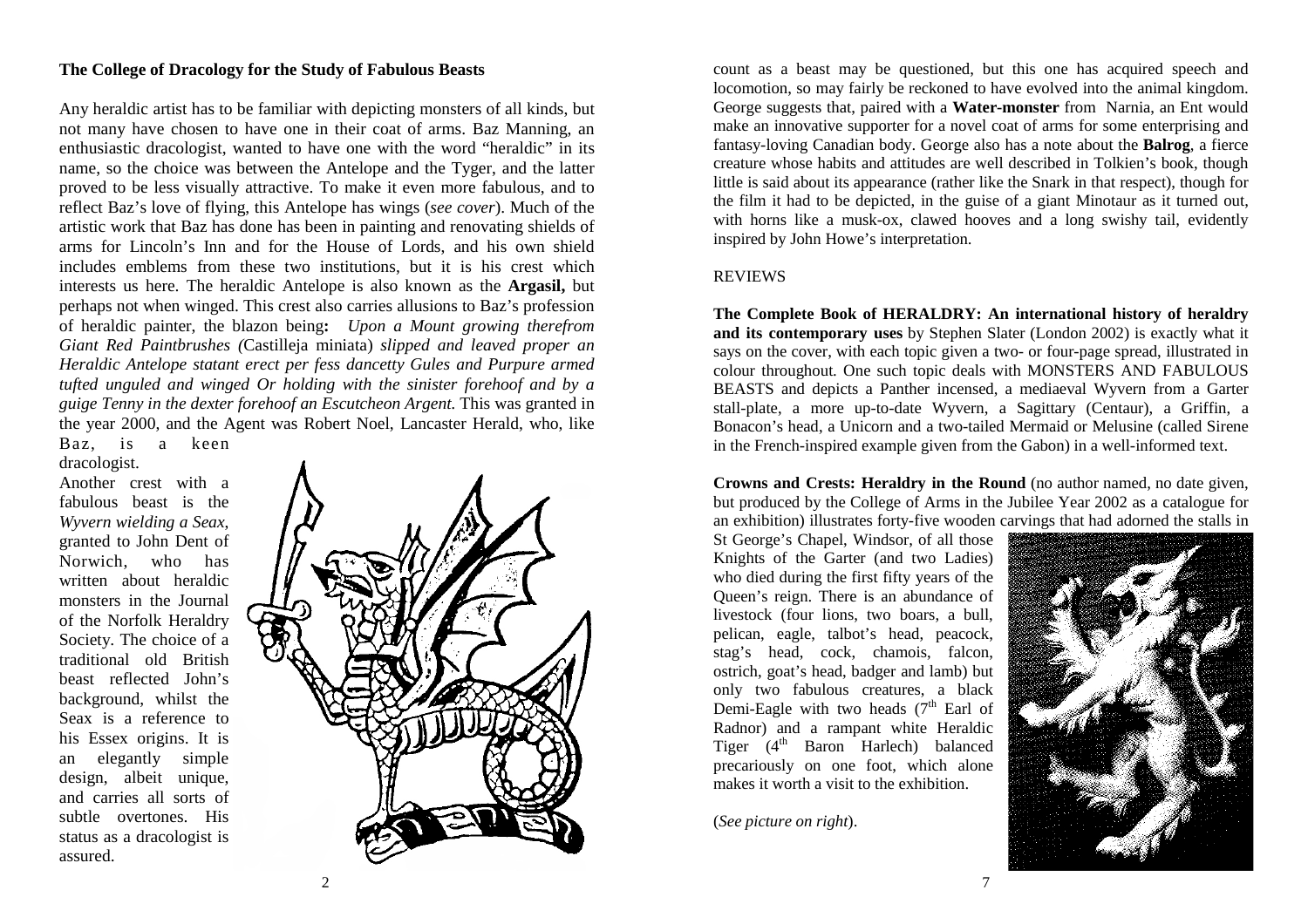# **Fabulous Beasts in Fantasy Fiction and Film**

Since we touched on this theme in No 19, there have been some developments worth noting, including a couple of sumptuous books. **Fantasy of the 20th Century: an Illustrated History** by Randy Broecker (Portland, Oregon 2001) reproduces in all their original colours, pictures of dragons and other monsters along with sword-wielding heroes, voluptuous damsels, long-robed wizards and lost worlds, from a wealth of book jackets and illustrations, magazine covers and film posters, and has a witty and informative text. It is very good on pin-pointing innovations and following trends, and has many pithy comments both on style and on content. Dragons, Unicorns, Mermaids and the rest are very much taken for granted in all their variety, but there is one cover-picture by Frank Frazetta for a collection of stories by Clark Ashton Smith (1991) which shows a wizard confronting a Minotauric monster that may have inspired the depiction of Gandalf and the Balrog in the film of Tolkien's *Lord of the Rings.* There are also some of Tolkien's own drawings of dragons for his book *The Hobbit*. This latter features in another superb book, **MYTH & MAGIC: The Art of John Howe**  with a Foreword by Peter Jackson (London 2001) which not only shows the artwork that inspired the visual presentation of the *Lord of the Rings* film trilogy (one part still to be shown), but traces much of his earlier work.. Dragons loom large, as do many other fantastic monsters, of which Smaug, the dragon from *The Hobbit*, is probably the best known. There are some wonderfully evocative wild landscapes with strange monsters weaving their way through them.

**GUARDS! GUARDS!** is a Discworld Novel by Terry Pratchett (London 1989) which features one large badly-behaved dragon summoned by wizardry and a number of small better-behaved dragons that have been bred as pets. The traditional hero fighting to rescue a lady is present, as is proper, amid those imaginative touches and unexpected twists that Pratchett is famous for. (The book was a present from Leslie Hodgson.)

Perhaps Anne McCaffrey's *Chronicles of Pern* deserve a mention; apart from **The White Dragon,** other titles include **Dragonflight, Dragonquest, Dragonsinger, Dragondrums** and **Dragonsong.** What more could a dracologist want? One should also mention **Dragonheart**, starring Dennis Quaid and Davis Thewlis with Sean Connery as the voice of Draco (Universal Films 1996). The computer-generated talking dragon was the real star in this mock-mediaeval sentimental concoction of a legend, but note how much larger dragons have grown (now as large as a whale) compared with their dog-sized mediaeval precursors.

Creatures from Tolkien and from C.S.Lewis's *Narnia* stories appear in Darren George's latest instalment of **The Mad Menagerie** (he having dealt with the **Melusine** in the previous edition). The **Ent** is an animated tree that comes to the aid of a pair of Hobbits in *The Lord of the Rings*. Whether a giant vegetable can

# **Fabulous Beast in the works of Rudyard Kipling**

Kipling was regarded in his day as an outstanding poet, story-teller and patriot. Indeed, there was even a Royal Navy destroyer named after him, one that served in Mountbatten's flotilla. After his death, his reputation went into decline, perhaps because of his association with India and the Empire at a time when we were going through a phase of anti-imperialism. However, he is now being re-assessed very favourably. His poem "If" was voted our favourite English poem, his story-telling skills are again greatly admired, while a recent survey reckons him as one of the founding giants of the *genre* of Children's Literature. **The Jungle Books** and the **Just So Stories** remain enormously popular, and Kipling provides just what children need – plenty of information imaginatively presented, amusing word-play and delightful repetitions. He is particularly good writing about animals, and Konrad Lorenz, the pioneering ethologist (an expert on animal behaviour), has said that although we know that animals cannot talk, if they *could*, they would talk in exactly the manner that Kipling portrays.

I have searched the stories for fabulous beasts, and found only one, not a traditional monster, but one that Kipling made up. My zoology tutor told me that although it resembles no creature known to science, it exhibits all the characteristics an animal would need to live in that particular environment. He said that Kipling knew his animals so well that he could even invent a convincing new species.

On the next two pages we reproduce Kipling's own drawing of this creature, opposite the extended caption that he wrote to explain everything that was going on in the picture. Although the scene described is little more than an aside in the story of *The Butterfly that Stamped,* an episode in the life of King Solomon son of David, one of the **Just So Stories** (Macmillan, London 1902), it certainly intrigued me as a child, and this piece of imaginative fantasy is offered here as a suitable treat for Christmas.